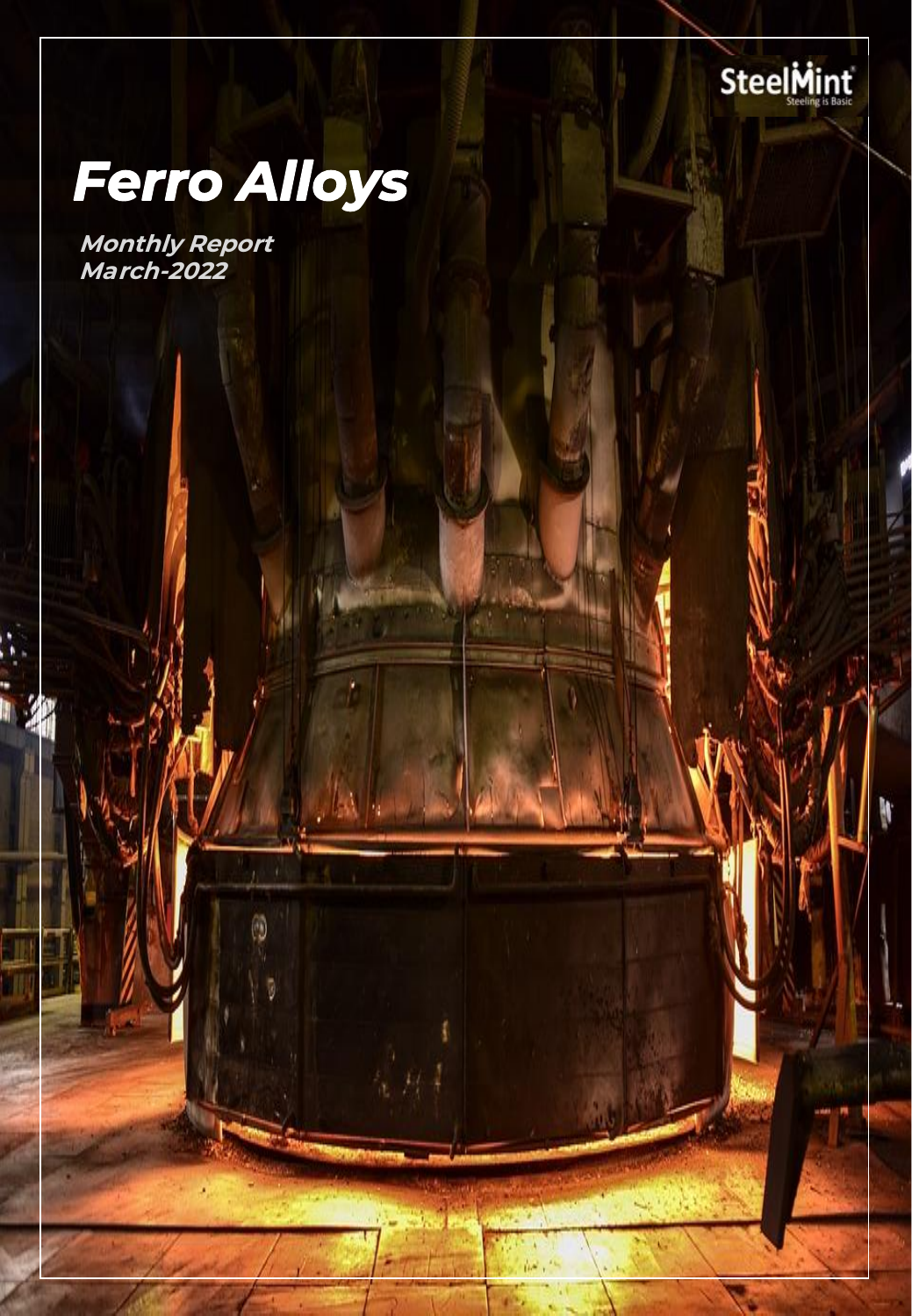

# *1-2 3-5 6 7-8*

*8-9*

*9*

# **SteelMint®**

- *Manganese Ore*
- *Manganese Alloys*
- *Ferro Silicon*
- *Chrome Ore*

*Met Coke*

*Ferro Chrome*

**The Co** TABLE OF erikan<br>Kabupatèn





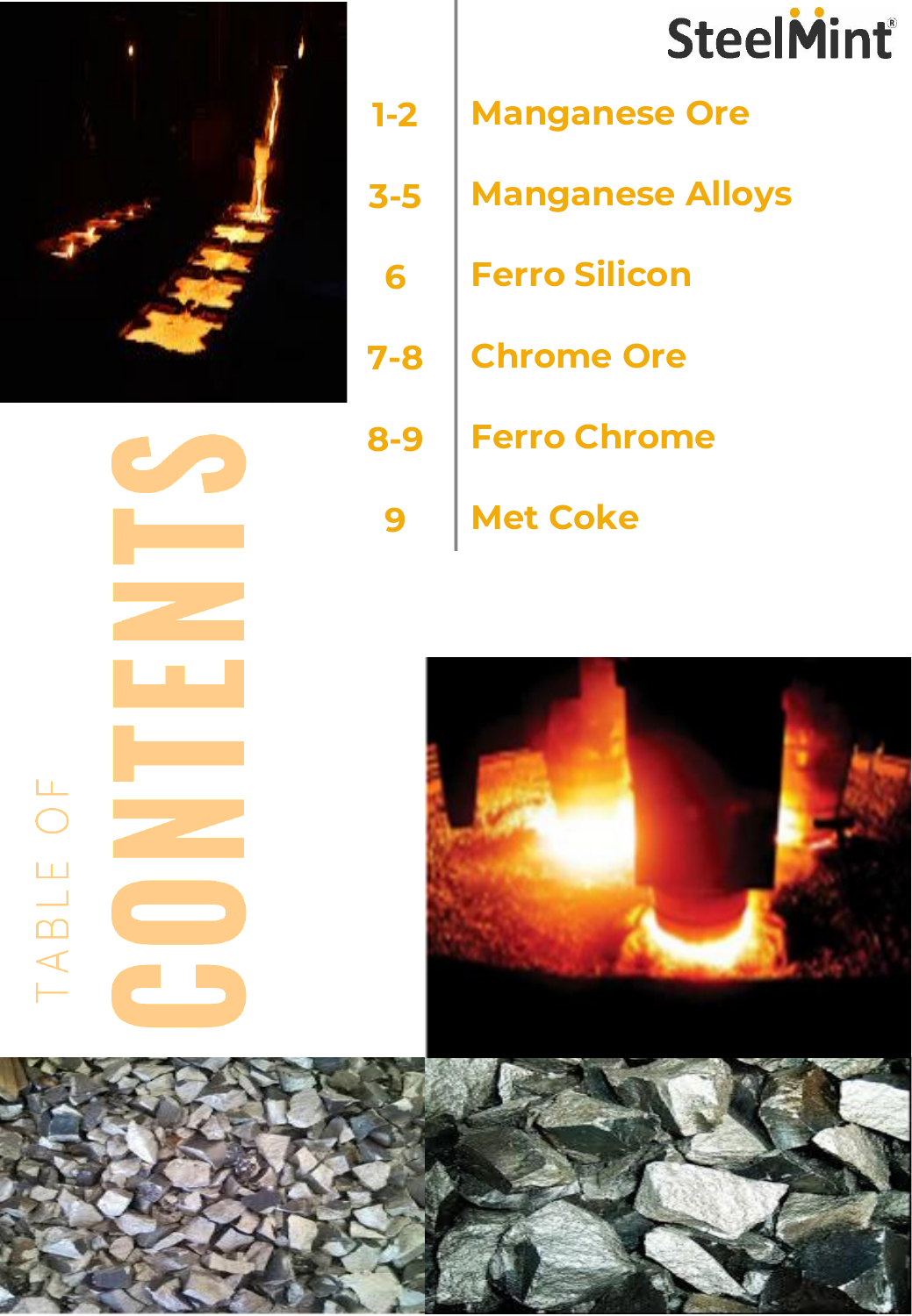### *Manganese Ore*

### • *Prices*

• **India: MOIL hikes manganese ore prices for March**

*MOIL raised prices for 51,369 t of all grades of manganese ore for Mar'22 to maintain parity with import prices in line with rising manganese alloys prices. Highgrade manganese ore (Mn 44-46%) prices increased by 15% m-o-m and low-grade ore (Mn 30-37%) prices rose by 10%.*

#### • **India: Sandur Mines' manganese ore auction receives good response**

*Sandur Mines (SMIORE) conducted an eauction for 2,016 t of different grades of manganese ore (Mn 26-30) through on 19 Mar'22. Five bidders participated in the auction and booked the entire quantity at a price which is 5.34 % higher than the floor price. High prices of imported manganese ore resulted in overwhelming response in SMIORE's auction.*

#### • **India: Imported manganese ore prices rise in Feb'22**

*The monthly average prices for imported manganese ore of higher grades rose by 7% m-o-m in Feb owing to good buying interest and supply disruption due to the Russia-Ukraine war.*

#### • **China: Major manganese ore miners hike offers for April shipments**

*Major global miners raised manganese ore offers for Apr'22, with an increase in shipment costs owing to supply disruption and high freight charges. Australian South32 block (Mn 45%) prices went up by \$1.82 /dmtu to \$8.22/dmtu. Tshipi raised offers for South African block (Mn 37%) to \$5.7 /dmtu and UMK hiked offers by up to \$5.7/dmtu after a month's gap. All prices are on CIF China basis.*

### *India: MOIL Manganese ore Prices*

| Tax                                                        | Grade                  | <b>Mar-22</b> | <b>Feb-22</b> | $Jan-22$ |
|------------------------------------------------------------|------------------------|---------------|---------------|----------|
|                                                            | Lumps, Mn 30%          | ₹8,644        | ₹7,858        | ₹7,858   |
| <b>Basic</b><br>Price,<br><b>Exclusive</b><br>of all Taxes | <b>Lumps, Mn 37.5%</b> | ₹16.424       | ₹14.931       | ₹ 14,931 |
|                                                            | Lumps, Mn 44%          | ₹ 20,541      | ₹ 17,862      | ₹ 17,862 |
|                                                            | Lumps, Mn 46%          | ₹ 21,474      | ₹ 18,673      | ₹ 18,673 |



| Indian imported manganese ore prices (CNF India)              |                  |           |                                    |          |  |  |  |  |
|---------------------------------------------------------------|------------------|-----------|------------------------------------|----------|--|--|--|--|
| <b>Grade</b>                                                  | <b>Origin</b>    | 22-Mar-22 | Feb-22                             | $Jan-22$ |  |  |  |  |
| Lumps, Mn 37.5 South Africa \$0.0/dmtu \$4.9/dmtu \$4.66/dmtu |                  |           |                                    |          |  |  |  |  |
| Lumps, Mn 44%                                                 | Gabon            |           | \$0.0/dmtu \$6.0/dmtu \$5.61/dmtu  |          |  |  |  |  |
| Lumps, Mn 46%                                                 | <b>Australia</b> |           | \$0.0/dmtu \$6.43/dmtu \$6.01/dmtu |          |  |  |  |  |

*Chinese imported manganese ore prices (CNF China)*

*Grade Origin 22-Mar-22 Feb-22 Jan-22*

*% South Africa \$0.0/dmtu \$4.66/dmtu \$4.51/dmtu*

### *Lumps, Mn 44% Gabon \$0.0/dmtu \$5.86/dmtu \$5.45/dmtu Manganese ore offers to China (Prices in \$/dmtu) Mine Grade/ Origin Apr-22 Mar-22 Feb-22 South 32 Mn45% Australian block \$8.2/dmtu \$6.4/dmtu \$5.55/dmtu South African semicarbonate - \$4.8/dmtu \$4.6/dmtu Comilog Gabon block \$7.6/dmtu \$5.95/dmtu \$5.3/dmtu Tshipi South African Block \$5.72/dmtu \$4.7/dmtu \$4.52/dmtu*

*Lumps, Mn 37.5*

### **1 |** Page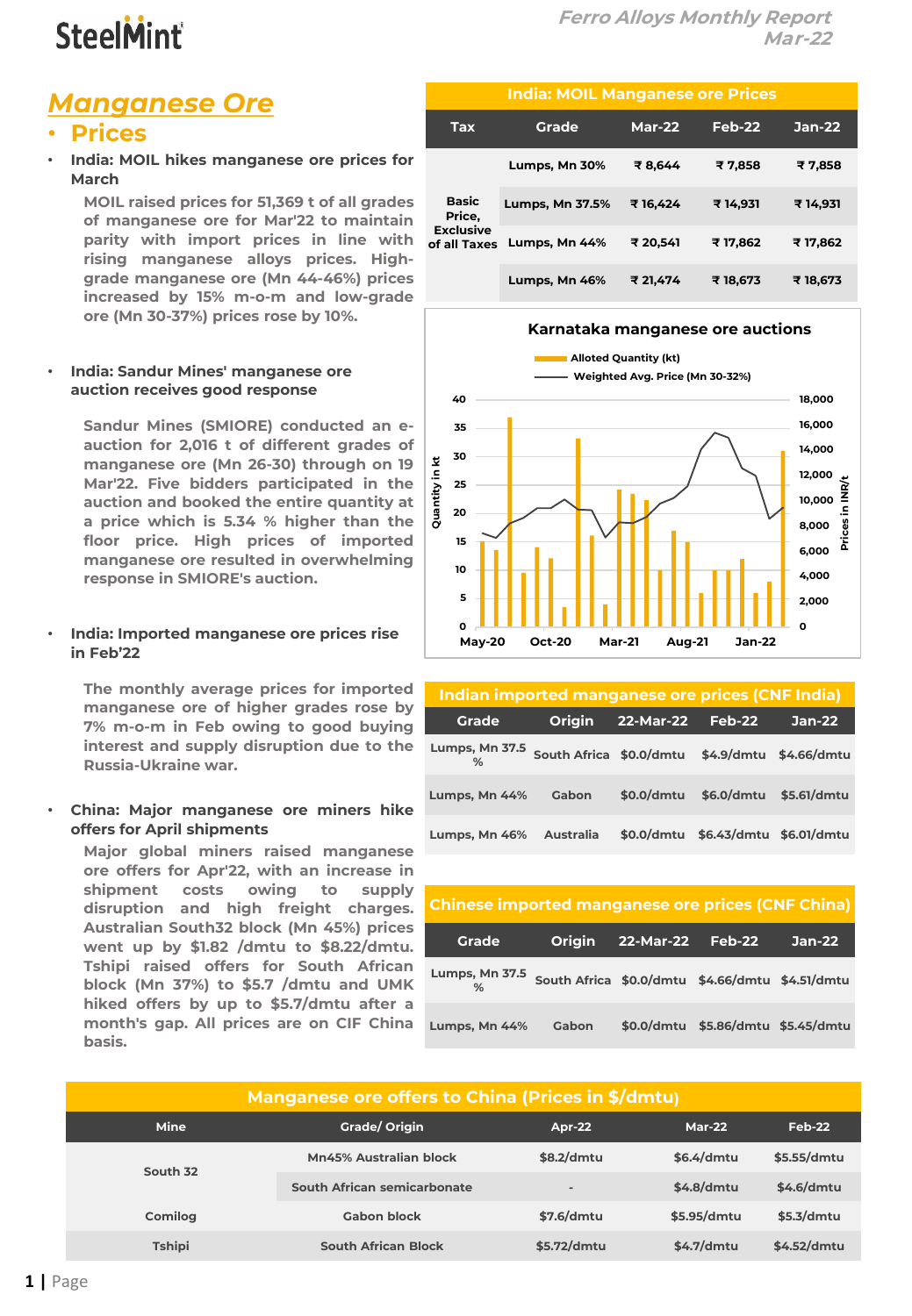|                        | <b>India Manganese Ore Imports</b> |                     |        |                              |             |          |  |  |
|------------------------|------------------------------------|---------------------|--------|------------------------------|-------------|----------|--|--|
| Load<br>Country        |                                    | Feb-22 Jan-22 m-o-m |        | Jan-<br><b>Feb'22 Feb'21</b> | Jan-        | $V$ -O-V |  |  |
| South<br><b>Africa</b> | 0.290                              | 0.266               | 9%     | 0.556                        | 0.447       | 24%      |  |  |
| Gabon                  | 0.192                              | 0.165               | 17%    |                              | 0.357 0.089 | 301%     |  |  |
| Australia              | 0.046                              | 0.053               | $-12%$ | 0.099                        | 0.143       | -31%     |  |  |
| Zambia                 | 0.002                              | 0.002               | 2%     | 0.004                        | 0.004       | 3%       |  |  |
| others                 | 0.002                              | 0.005               | $-58%$ | 0.007                        | 0.154       | -95%     |  |  |
| Grand<br>Total         | 0.532                              | 0.491               | 8%     | 1.023                        | 0.837       | 22%      |  |  |

*All quantity in mn t Source: Customs, compiled and maintained by SteelMint*

#### *Indian Manganese ore imports grade wise Feb'22*

| Mn $\geq$ 10% and < 30%        | 64.011   |
|--------------------------------|----------|
| Mn $\geq$ 30% and < 35%        | 83.943   |
| Mn $\ge$ 35% and < 40%         | 95,967   |
| Mn $\geq 40\%$ and $\leq 44\%$ | 1,08,479 |
| Mn $\geq$ 44% and < 46%        | 1,11,883 |
| $Mn \geq 46%$                  | 21,619   |
| <b>Others</b>                  | 46,254   |
| <b>Grand Total</b>             | 5,32,157 |
|                                |          |

### *All quantity in t Source: Customs, compiled and maintained by SteelMint*

#### *China: Manganese Ore inventory (first week of each month)*

| China: Manganese Ore Inventory (first week of each month) |                     |                     |             |            |  |  |  |
|-----------------------------------------------------------|---------------------|---------------------|-------------|------------|--|--|--|
| <b>Month</b>                                              | <b>Chinese Port</b> | <b>Tianjin Port</b> | Qinzhou     | Caofeidian |  |  |  |
|                                                           | <b>Inventory</b>    |                     | <b>Port</b> | Port       |  |  |  |
| <b>Feb-21</b>                                             | 6.64                | 4.81                | 1.07        | 0.76       |  |  |  |
| $Mar-21$                                                  | 7.2                 | 5.12                | 1.36        | 0.72       |  |  |  |
| <b>Apr-21</b>                                             | 6.86                | 4.81                | 1.3         | 0.75       |  |  |  |
| $May-21$                                                  | 6.47                | 4.52                | 1.24        | 0.71       |  |  |  |
| $Jun-21$                                                  | 6.41                | 4.42                | 1.36        | 0.63       |  |  |  |
| $Jul-21$                                                  | 5.96                | 3.99                | 1.33        | 0.64       |  |  |  |
| <b>Aug-21</b>                                             | 6.3                 | 4.24                | 1.49        | 0.59       |  |  |  |
| <b>Sep-21</b>                                             | 6.1                 | 3.81                | 1.78        | 0.51       |  |  |  |
| <b>Oct-21</b>                                             | 6.01                | 3.91                | 1.61        | 0.5        |  |  |  |
| <b>Nov-21</b>                                             | 6.24                | 4.4                 | 1.4         | 0.5        |  |  |  |
| <b>Dec-21</b>                                             | 5.93                | 4.23                | 1.28        | 0.42       |  |  |  |
| $Jan-22$                                                  | 5.48                | 3.82                | 1.29        | 0.37       |  |  |  |
| Feb-22                                                    | 5.55                | 3.63                | 1.54        | 0.38       |  |  |  |
| <b>Mar-22</b>                                             | 5.28                | 3.68                | 1.24        | 0.37       |  |  |  |

*Source: Customs, compiled and maintained by SteelMint*

*All quantity in mn t*

## **SteelMint**

### *Manganese Ore Statistics*

| <b>Brazil Manganese Ore Exports</b> |        |              |       |                |                       |        |  |  |
|-------------------------------------|--------|--------------|-------|----------------|-----------------------|--------|--|--|
| <b>Unload</b><br><b>Country</b>     | Feb-22 | Jan-22 m-o-m |       | Jan-<br>Feb'22 | Jan-<br><b>Feb'21</b> | у-о-у  |  |  |
| China                               | 0.092  | 0.030        | 208%  | 0.121          | 0.152                 | $-20%$ |  |  |
| Vietnam                             | 0.002  | 0.001        | 119%  | 0.003          | 0.006                 | $-56%$ |  |  |
| Colombia                            | 0.002  | 0.001        | 76%   | 0.004          | 0.003                 | 23%    |  |  |
| <b>UAE</b>                          | 0.002  | 0.001        | 43%   | 0.004          | 0.006                 | $-41%$ |  |  |
| <b>Others</b>                       | 0.003  | 0.000        | 2050% | 0.004          | 0.234                 | $-98%$ |  |  |
| <b>Grand Total</b>                  | 0.101  | 0.034        | 202%  | 0.135          | 0.400                 | $-66%$ |  |  |

*All quantity in mn t Source: Customs, compiled and maintained by SteelMint*

| <b>South African Manganese Ore Exports</b> |       |       |                            |       |               |         |  |
|--------------------------------------------|-------|-------|----------------------------|-------|---------------|---------|--|
| <b>Unload</b><br>Country                   |       |       | Jan-22 Dec-21 m-o-m Jan-22 |       | <b>Jan-21</b> | $V-O-V$ |  |
| China                                      | 1.214 | 1.867 | -35%                       | 1.214 | 1.206         | 1%      |  |
| India                                      | 0.266 | 0.256 | 4%                         | 0.266 | 0.378         | $-30%$  |  |
| Japan                                      | 0.095 | 0.050 | 90%                        | 0.095 | 0.053         | 80%     |  |
| South Korea                                | 0.076 |       | $0.037$ $104\%$            | 0.076 | 0.069         | 10%     |  |
| <b>Others</b>                              | 0.333 | 0.291 | <b>14%</b>                 | 0.333 | 0.153         | 118%    |  |
| <b>Grand Total</b>                         | 1.984 | 2.501 | $-21%$                     | 1.984 | 1.859         | 7%      |  |

*All quantity in mn t Source: Customs, compiled and maintained by SteelMint*

#### *China Manganese Ore Imports*

| Load<br><b>Country</b> |       | Feb-22 Jan-22 | $m$ -o-m | Jan-<br>Feb'22 | Jan-<br>Feb'21 | у-о-у  |
|------------------------|-------|---------------|----------|----------------|----------------|--------|
| South<br><b>Africa</b> | 1.130 | 1.419         | $-20%$   | 2.549          | 2.430          | 5%     |
| Australia              | 0.201 | 0.358         | $-44%$   | 0.559          | 0.879          | $-36%$ |
| Gabon                  | 0.269 | 0.405         | $-33%$   | 0.675          | 0.834          | $-19%$ |
| Ghana                  | 0.202 | 0.290         | $-30%$   | 0.492          | 0.625          | $-21%$ |
| <b>Others</b>          | 0.138 | 0.202         | $-32%$   | 0.340          | 0.825          | $-59%$ |
| <b>Grand Total</b>     | 1.940 | 2.675         | $-27%$   | 4.615          | 5.594          | $-17%$ |

*All quantity in mn t*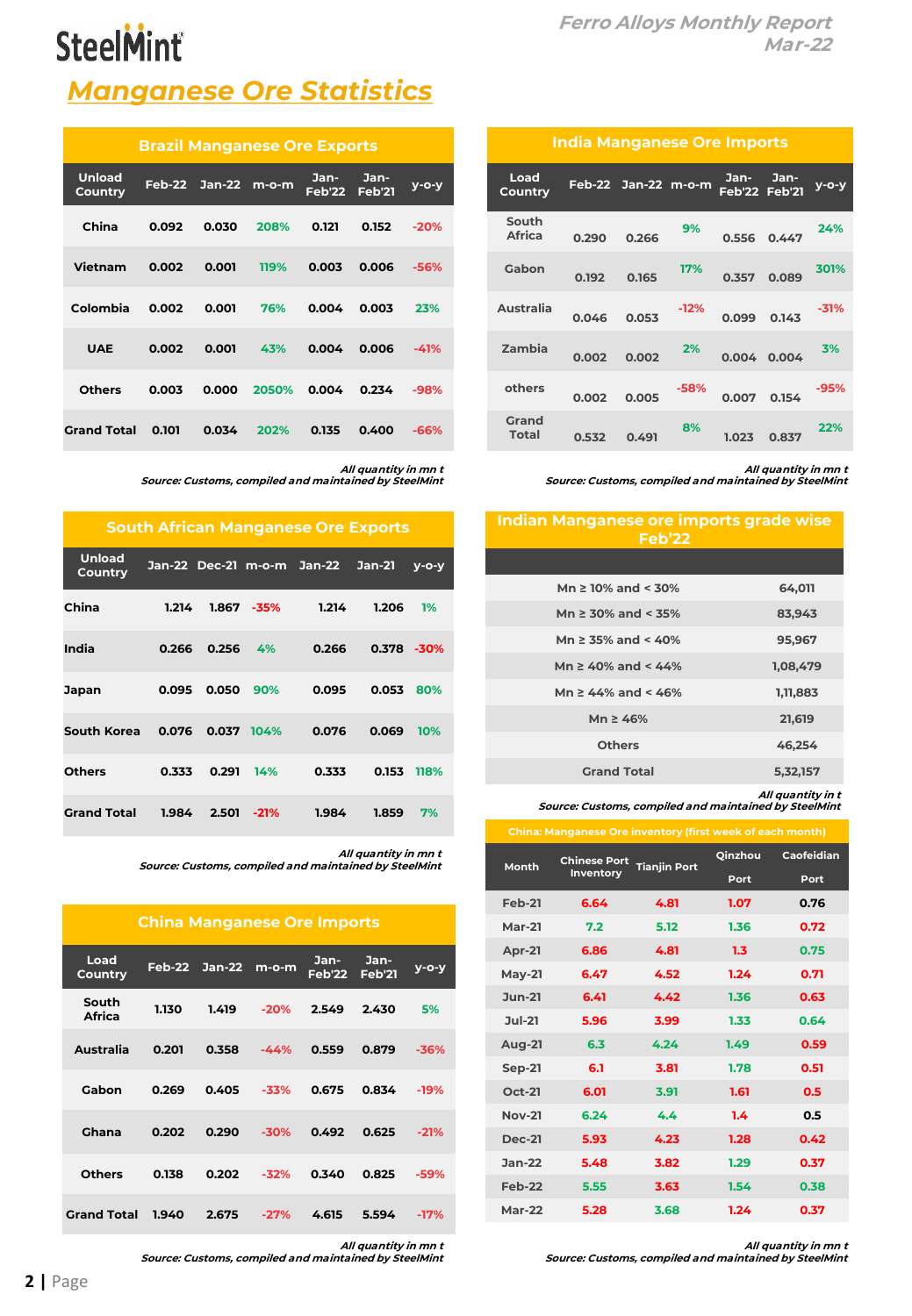### *Manganese Alloys*

#### • **India: Silico manganese prices inch down m-om in Feb**

*Indian silico manganese (60-14) monthly average prices fell up to 2% m-o-m in Feb'22 on lack of buying mainly from the domestic market. Major buyers had plenty of inventory, while smaller buyers were unwilling to book material at higher prices. However, export prices went up by 3-5% m-o-m as many inquiries from Europe were pouring into India. Meanwhile, rising manganese ore prices also supported silico manganese prices in February.*

#### • **India: Ferro manganese prices fall marginally**

*Indian ferro manganese (HC70%) monthly average prices fell by 2% m-o-m in Feb. Lack of buying resulted in a drop in ferro manganese prices. On the other hand, some producers shifted to producing silico manganese due to rising export inquiries. This attributed to supply curtailment which further limited the fall in ferro manganese prices.*

| <b>Japanese Ferro Manganese Imports</b> |       |       |                            |       |               |             |  |
|-----------------------------------------|-------|-------|----------------------------|-------|---------------|-------------|--|
| Load<br>Country                         |       |       | Jan-22 Dec-21 m-o-m Jan'22 |       | <b>Jan'21</b> | $v$ -o- $v$ |  |
| India                                   | 2.151 | 1.754 | 23%                        | 2.151 | 1,596         | 35%         |  |
| South<br>Korea                          | 553   | 675   | $-18%$                     | 553   | 584           | $-5%$       |  |
| Vietnam                                 | 60    | 42    | 43%                        | 60    | 297           | $-80%$      |  |
| Others                                  | 1.358 | 808   | 68%                        | 1.358 | 984           | 38%         |  |
| Grand<br>Total                          | 4.122 | 3.279 | 26%                        | 4.122 | 3.461         | 19%         |  |

*All quantity in t*

*Source: Customs, compiled and maintained by SteelMint*

|                           |       |           |        | <b>United States Ferro Manganese Imports</b> |          |         |
|---------------------------|-------|-----------|--------|----------------------------------------------|----------|---------|
| Load<br>Country           |       |           |        | Jan-22 Dec-21 m-o-m Jan-22                   | $Jan-21$ | $V-O-V$ |
| Malaysia                  | 5.248 | <b>NA</b> | NA.    | 5.248                                        | 5.209    | 1%      |
| <b>Norway</b>             | 4.156 | 1.800     | 131%   | 4.156                                        | 4.993    | $-17%$  |
| South<br><b>Korea</b>     | 3.500 | 4.000     | $-13%$ | 3.500                                        | 4,500    | $-22%$  |
| South<br><b>Africa</b>    | 2.917 | 2.747     | 6%     | 2.917                                        | 193      | 1411%   |
| others                    | 1.215 | 24.733    | $-95%$ | 1.215                                        | 4.597    | $-74%$  |
| Grand Total 17.036 33.280 |       |           | $-49%$ | 17.036                                       | 19.492   | -13%    |

*All quantity in t Source: Customs, compiled and maintained by SteelMint*

| <b>Indian Silico Manganese Prices</b> |              |               |               |          |  |  |  |
|---------------------------------------|--------------|---------------|---------------|----------|--|--|--|
| <b>Domestic</b>                       |              | Prices/t      |               |          |  |  |  |
| <b>Location</b>                       | <b>Grade</b> | 22-Mar-22     | <b>Feb-22</b> | Jan-22   |  |  |  |
| <b>Durgapur</b>                       | 60-14        | ₹ 114.750     | ₹97,021       | ₹98,583  |  |  |  |
| Raipur                                | 60-14        | ₹ 116,800     | ₹98,875       | ₹100,222 |  |  |  |
|                                       |              | <b>Export</b> |               |          |  |  |  |
| <b>FOB India</b>                      | 60-14        | \$1,555       | \$1,425       | \$1,385  |  |  |  |
|                                       | 65-16        | \$1,730       | \$1,600       | \$1,530  |  |  |  |

| <b>Indian Ferro Manganese Prices</b> |               |               |          |               |  |  |  |
|--------------------------------------|---------------|---------------|----------|---------------|--|--|--|
| <b>Domestic</b>                      |               |               | Prices/t |               |  |  |  |
| <b>Location</b>                      | <b>Grade</b>  | 22-Mar-22     | Feb-22   | <b>Jan-22</b> |  |  |  |
| <b>Durgapur</b>                      | <b>HC 70%</b> | ₹ 116.000     | ₹97.624  | ₹99,741       |  |  |  |
| Raipur                               | <b>HC 70%</b> | ₹116.000      | ₹97.824  | ₹99.989       |  |  |  |
|                                      |               | <b>Export</b> |          |               |  |  |  |
| <b>FOB India</b>                     | <b>HC 70%</b> | \$1,550       | \$1,334  | \$1,357       |  |  |  |
|                                      | <b>HC 75%</b> | \$1,650       | \$1,407  | \$1,424       |  |  |  |

| Load<br><b>Country</b> | Jan-22 |        | Dec-21 m-o-m Jan'22 |        | <b>Jan'21</b> | $V - O - V$ |
|------------------------|--------|--------|---------------------|--------|---------------|-------------|
| Ukraine                | 16.771 | 14.374 | 17%                 | 16.771 | 10.471        | 60%         |
| India                  | 6.136  | 4.704  | 30%                 | 6.136  | 1.198         | 412%        |
| Georgia                | 3.281  | 1.862  | 76%                 | 3.281  | 1.561         | 110%        |
| <b>Norway</b>          | 4.418  | 3.462  | 28%                 | 4.418  | 11.101        | $-60%$      |
| <b>Others</b>          | 1.025  | 2.079  | $-51%$              | 1.025  | 5.303         | $-81%$      |
| <b>Grand Total</b>     | 31.631 | 26,481 | 19%                 | 31.631 | 29.634        | 7%          |

*Turkish Silico Manganese Imports*

*All quantity in t*

*Source: Customs, compiled and maintained by SteelMint*

| ranvari i ciro mangancse mipores |        |               |         |                |                       |             |  |  |  |  |
|----------------------------------|--------|---------------|---------|----------------|-----------------------|-------------|--|--|--|--|
| Load<br>Country                  |        | Feb-22 Jan-22 | m-o-m   | Jan-<br>Feb'22 | Jan-<br><b>Feb'21</b> | $V - O - V$ |  |  |  |  |
| India                            | 4.304  | 3,938         | 9%      | 8,242          | 3,350                 | 146%        |  |  |  |  |
| <b>Malaysia</b>                  | 3,652  | 1.904         | 92%     | 5.556          | 11.402                | $-51%$      |  |  |  |  |
| Australia                        |        | 1.637         | $-100%$ | 1.637          | 0                     | <b>NA</b>   |  |  |  |  |
| South Korea                      | 1.383  | 647           | 114%    | 2,030          | 20                    | 10050%      |  |  |  |  |
| <b>Others</b>                    | 3,173  | 1.682         | 89%     | 4.855          | 1.913                 | 154%        |  |  |  |  |
| <b>Grand Total</b>               | 11.129 | 9.161         | 21%     | 20.290         | 16.685                | 22%         |  |  |  |  |

*Taiwan Ferro Manganese Imports*

*All quantity in t*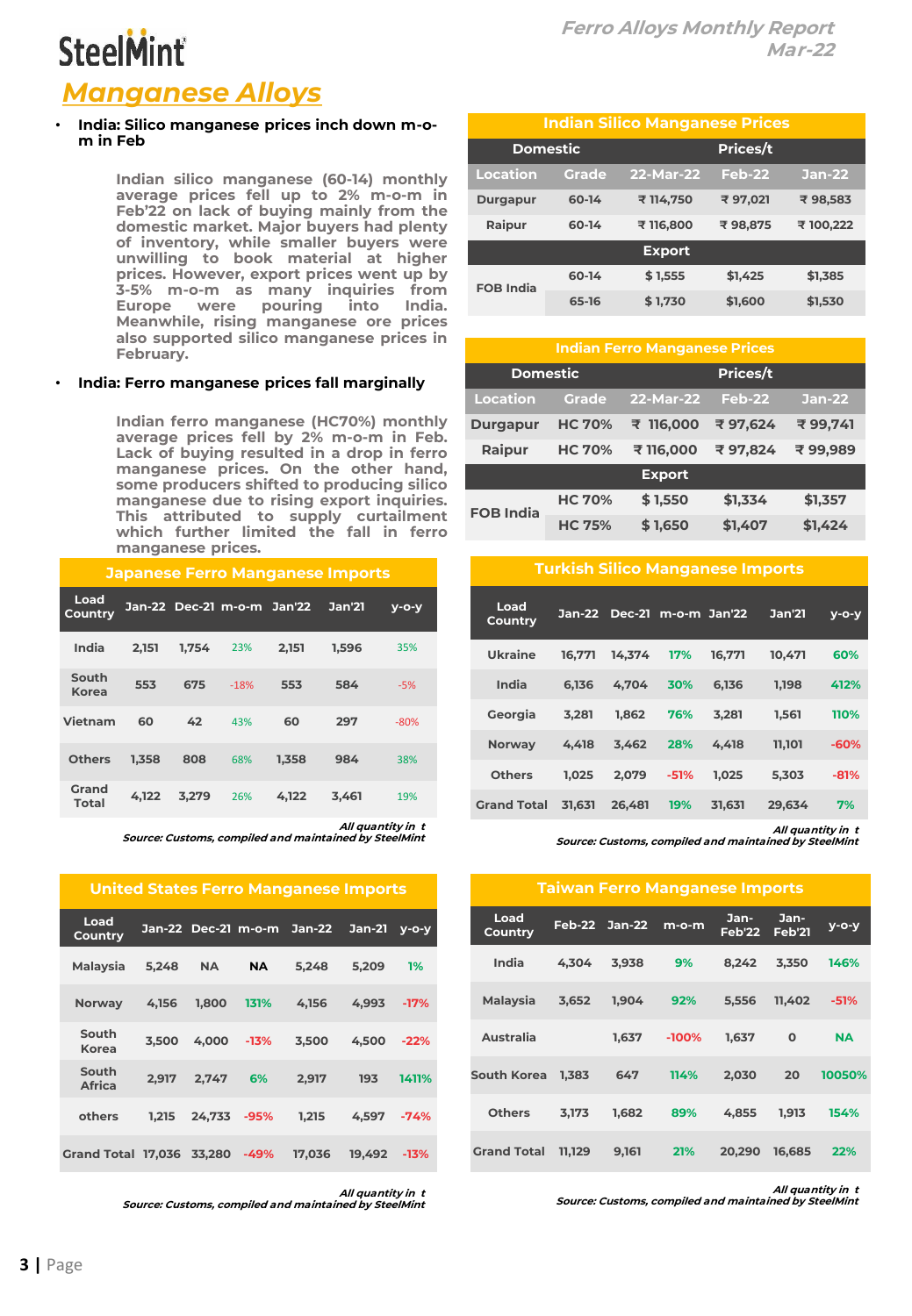### *Manganese Alloys Statistics*

| <b>Brazilian Silico Manganese Exports</b> |       |                     |         |                |                       |           |  |  |  |
|-------------------------------------------|-------|---------------------|---------|----------------|-----------------------|-----------|--|--|--|
| <b>Unload</b><br><b>Country</b>           |       | Feb-22 Jan-22 m-o-m |         | Jan-<br>Feb'22 | Jan-<br><b>Feb'21</b> | у-о-у     |  |  |  |
| Argentina                                 | 436   | 1,623               | $-73%$  | 2,059          | 2,846                 | $-28%$    |  |  |  |
| <b>Finland</b>                            |       | 799                 | $-100%$ | 799            | 530                   | 51%       |  |  |  |
| Paraguay                                  | 162   | 270                 | $-40%$  | 432            | 162                   | 167%      |  |  |  |
| <b>Japan</b>                              |       | 500                 | $-100%$ | 500            | 0                     | <b>NA</b> |  |  |  |
| <b>Others</b>                             | 601   | 51                  | 1078%   | 652            | 2,065                 | $-68%$    |  |  |  |
| <b>Grand Total</b>                        | 1,199 | 3,243               | $-63%$  | 4,442          | 5,603                 | $-21%$    |  |  |  |

*All quantity in t Source: Customs, compiled and maintained by SteelMint*

|                          | <b>Russia Silico manganese exports</b> |        |                                   |              |       |             |  |  |  |
|--------------------------|----------------------------------------|--------|-----------------------------------|--------------|-------|-------------|--|--|--|
| <b>Unload</b><br>Country |                                        |        | Jan-22 Dec-21 m-o-m Jan-22 Jan-21 |              |       | $V - O - V$ |  |  |  |
| Netherland               | $11,535$ -                             |        | <b>NA</b>                         | $11,535 - 1$ |       | <b>NA</b>   |  |  |  |
| <b>Ukraine</b>           | 1.343                                  | 1.849  | $-27%$                            | 1.343        | 323   | 316%        |  |  |  |
| Sweden                   | 495 -                                  |        | <b>NA</b>                         | 495 —        |       | <b>NA</b>   |  |  |  |
| <b>Kazakhstan</b>        |                                        | 133 77 | 73%                               | 133          | 70    | 90%         |  |  |  |
| Others                   | 22                                     |        | 2,535 -99%                        | 22           | 1.013 | $-98%$      |  |  |  |
| Grand Total 13,528 4,461 |                                        |        | 203%                              | 13,528       | 1.406 | 862%        |  |  |  |

*All quantity in t Source: Customs, compiled and maintained by SteelMint*

**Feb'21 y-o-y**

| <b>Unload</b><br>Country |       | Feb-22 Jan-22 m-o-m Jan- Jan-<br>Feb'22 Feb'21 |  | y-o-y |
|--------------------------|-------|------------------------------------------------|--|-------|
| India                    | 6.618 | 7.981 - 17% 14.599 16.048                      |  | -9%   |

*Taiwan Silico Manganese Imports*

| Malavsia       | 2.198    | 3,183  | $-31%$  | 5,381 | 5.719         | $-6%$  |
|----------------|----------|--------|---------|-------|---------------|--------|
| China          | 1.153    | 1,105  | 4%      | 2,258 | 60            | 3663%  |
| Ukraine        | 100      | 200    | $-50%$  | 300   | 200           | 50%    |
| <b>Others</b>  | $\Omega$ | 140    | $-100%$ | 140   | 872           | $-84%$ |
| Grand<br>Total | 10.069   | 12.609 | $-20%$  |       | 22.678 22.899 | $-1%$  |

*All quantity in t Source: Customs, compiled and maintained by SteelMint*

#### *South Africa Silico Manganese Exports*

| <b>Unload</b><br><b>Country</b> |        |     |           | Jan-22 Dec-21 m-o-m Jan-22 Jan-21 y-o-y |       |           |  |
|---------------------------------|--------|-----|-----------|-----------------------------------------|-------|-----------|--|
| <b>United</b><br><b>States</b>  | 15,600 |     | <b>NA</b> | 15,600                                  |       | <b>NA</b> |  |
| Italy                           | 1,090  | 495 | 120%      | 1,090                                   | 5.500 | $-80%$    |  |
| Nigeria                         | - 6    |     | <b>NA</b> | - 6                                     |       | <b>NA</b> |  |
| <b>Others</b>                   | 240    | 28  | 757%      | 240                                     | 2,201 | $-89%$    |  |
| Grand Total 16,936              |        | 523 | <b>NA</b> | 16.936                                  | 7,701 | 120%      |  |

*All quantity in t Source: Customs, compiled and maintained by SteelMint*

| <b>Taiwan Ferro Manganese Imports</b> |        |       |         |                       |             |            |  |  |  |  |
|---------------------------------------|--------|-------|---------|-----------------------|-------------|------------|--|--|--|--|
| Load Country Feb-22 Jan-22 m-o-m      |        |       |         | Jan-<br>Feb'22 Feb'21 | Jan-        | у-о-у      |  |  |  |  |
| India                                 | 4,304  | 3,938 | 9%      | 8.242                 | 3.350       | 146%       |  |  |  |  |
| Malaysia                              | 3,652  | 1,904 | 92%     | 5.556                 | 11.402      | $-51%$     |  |  |  |  |
| <b>Australia</b>                      |        | 1.637 | $-100%$ | 1.637                 | $\mathbf 0$ | <b>NA</b>  |  |  |  |  |
| <b>South Korea</b>                    | 1.383  | 647   | 114%    | 2.030                 | 20          | 10050<br>% |  |  |  |  |
| <b>Others</b>                         | 3.173  | 1.682 | 89%     | 4.855                 | 1.913       | 154%       |  |  |  |  |
| <b>Grand Total</b>                    | 11,129 | 9,161 | 21%     | 20,290 16,685         |             | 22%        |  |  |  |  |

*All quantity in t Source: Customs, compiled and maintained by SteelMint*

#### *Japanese Ferro Manganese Imports*

| Load<br>Country |       |       |        | Jan-22 Dec-21 m-o-m Jan'22 | <b>Jan'21</b> | $V - O - V$ |
|-----------------|-------|-------|--------|----------------------------|---------------|-------------|
| India           | 2,151 | 1,754 | 23%    | 2,151                      | 1,596         | 35%         |
| South<br>Korea  | 553   | 675   | $-18%$ | 553                        | 584           | $-5%$       |
| Vietnam         | 60    | 42    | 43%    | 60                         | 297           | $-80%$      |
| <b>Others</b>   | 1,358 | 808   | 68%    | 1,358                      | 984           | 38%         |
| Grand<br>Total  | 4,122 | 3,279 | 26%    | 4.122                      | 3.461         | 19%         |

*All quantity in t*

*Source: Customs, compiled and maintained by SteelMint*

Ur<br>Co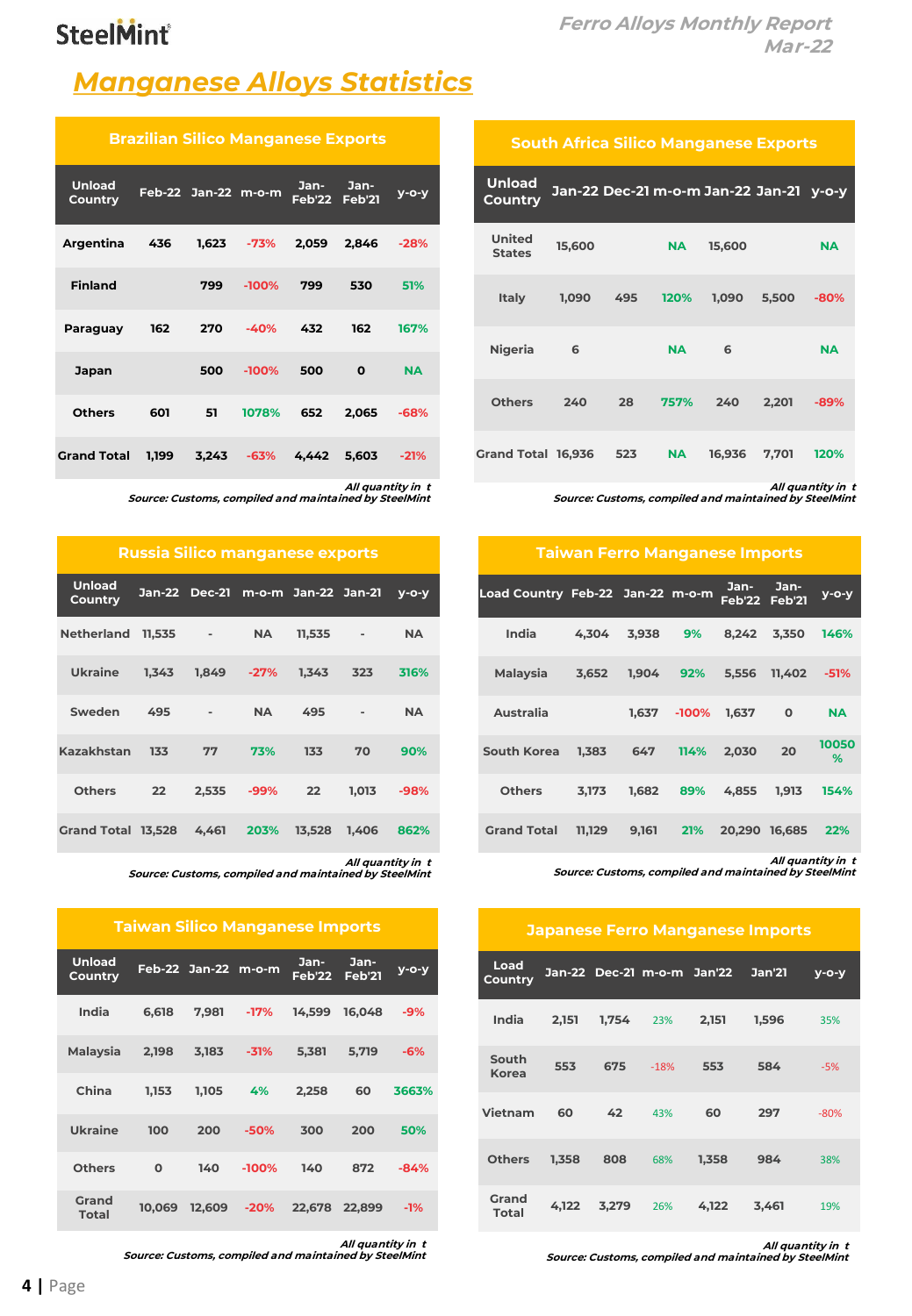### *Ferro Alloys Monthly Report Mar-22*

### *Manganese Alloys Statistics*

|                        | India Ferro Manganese Imports |       |                           |         |               |         |  |  |  |
|------------------------|-------------------------------|-------|---------------------------|---------|---------------|---------|--|--|--|
| Load<br>Country        |                               |       | Dec-21 Nov-21 m-o-m CY'21 |         | <b>CY'20</b>  | $V-O-V$ |  |  |  |
| South<br>Korea         | 3,037                         | 1.234 | 146%                      | 36,813  | 27,406        | 34%     |  |  |  |
| South<br><b>Africa</b> | 100                           | 177   | $-44%$                    | 11,986  | 36,792        | $-67%$  |  |  |  |
| Vietnam                | 100                           | 227   | $-56%$                    | 5.648   | 1.080         | 423%    |  |  |  |
| Japan                  | 408                           | 232   | 76%                       | 5.476   | 2,100         | 161%    |  |  |  |
| <b>Others</b>          | 50                            | 53    | $-6%$                     |         | 40,869 66,373 | $-38%$  |  |  |  |
| <b>Grand Total</b>     | 3,695                         | 1,923 | 92%                       | 1,00,79 | 1,33,751      | $-25%$  |  |  |  |

*All quantity in t Source: Customs, compiled and maintained by SteelMint*

### *South Africa Ferro Manganese Exports*

| <b>Unload</b><br>Country | <b>Dec-21</b> |       | Nov-21 m-o-m CY'21 |        | <b>CY'20</b>    | $V-O-V$ |
|--------------------------|---------------|-------|--------------------|--------|-----------------|---------|
| United<br><b>States</b>  | 2.148         | 2.769 | $-22%$             |        | 44.297 37.942   | 17%     |
| Germany                  | 2,000         | 1,882 | 6%                 |        | 22,972 28,813   | $-20%$  |
| Italy                    | 999           | 1.213 | $-18%$             | 13.471 | 20.078          | $-33%$  |
| Austria                  | 1.500         | 1.250 | 20%                | 9.476  | 13.457          | $-30%$  |
| Others                   | 711           |       | $2.624 - 73\%$     | 39.737 | 97.405          | $-59%$  |
| <b>Grand Total</b>       | 7.358         | 9.738 | $-24\%$            |        | 129,953 197,695 | $-34%$  |

*All quantity in t Source: Customs, compiled and maintained by SteelMint*

#### *Russia Ferro Manganese Exports*

| <b>Unload</b><br>Country      |       | Nov-21 Oct-21 m-o-m |              | Jan-   | $Jan-$<br><b>Nov'21 Nov'20</b> | $y$ -o- $y$ |  |
|-------------------------------|-------|---------------------|--------------|--------|--------------------------------|-------------|--|
| Turkey 1,042                  |       |                     | 3,203 -67%   | 16.321 | 9,497                          | 72%         |  |
| Ukraine                       |       | 230 72              |              |        | 219% 1.801 5.157               | $-65%$      |  |
| Kazakhstan                    |       |                     | 290 489 -41% | 3,996  | 4.700                          | $-15%$      |  |
| <b>Belarus</b>                |       | 201 57              | 253%         | 944    | 1,380 -32%                     |             |  |
| Others                        | 1.039 |                     | 10,817 -90%  | 39.713 | 31.190                         | 27%         |  |
| Grand Total 2,802 14,638 -81% |       |                     |              |        | 62,775 51,924                  | 21%         |  |

*All quantity in t Source: Customs, compiled and maintained by SteelMint*

#### *South Korea Ferro Manganese Exports*

| <b>Unload</b><br>Country       | Jan-22 |       | Dec-21 m-o-m Jan-22 Jan-21 |       |        | $V - O - V$ |  |
|--------------------------------|--------|-------|----------------------------|-------|--------|-------------|--|
| <b>United</b><br><b>States</b> | 1,950  | 2,148 | $-9%$                      | 1,950 | 1.989  | $-2%$       |  |
| Germany                        | 1.499  | 2,000 | $-25%$                     | 1.499 | 4,555  | $-67%$      |  |
| Italy                          | 270    | 999   | $-73%$                     | 270   | 1.383  | $-80%$      |  |
| <b>France</b>                  | 600    |       | <b>NA</b>                  | 600   | 400    | 50%         |  |
| <b>Others</b>                  | 612    | 2.211 | $-72%$                     | 612   | 3.916  | $-84%$      |  |
| <b>Grand Total</b>             | 4.931  | 7.358 | $-33%$                     | 4.931 | 12.243 | $-60%$      |  |

*All quantity in t Source: Customs, compiled and maintained by SteelMint*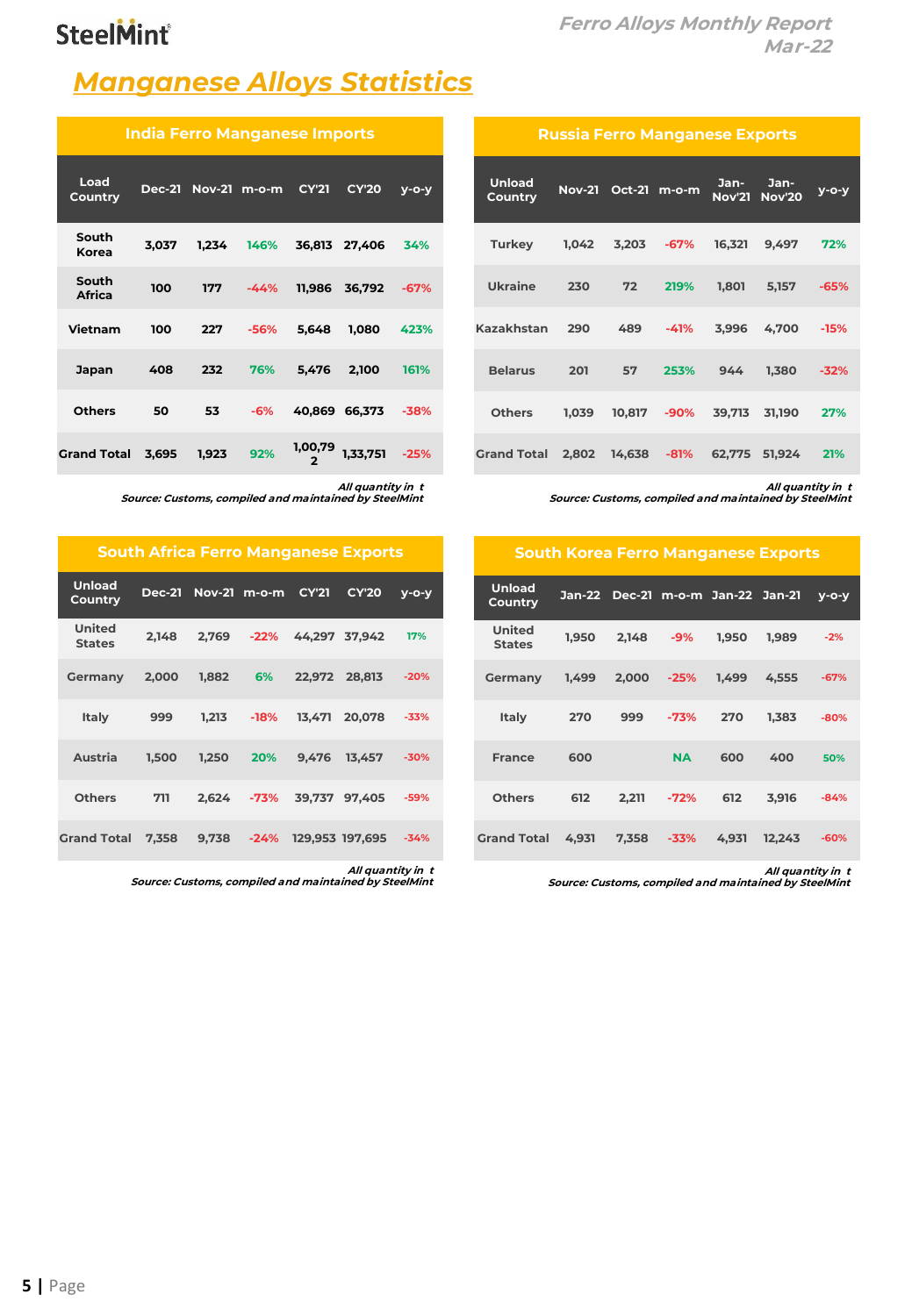

### *Ferrosilicon*

#### • **India: Ferro silicon prices fall m-o-m in Feb**

*Ferro silicon monthly average prices fell in Guwahati by 9% m-o-m to INR 143,310 /t exw in Feb as against INR 158,225/t in Jan. Dull buying interest at higher prices resulted in the decline in ferro silicon prices. Meanwhile, high inventories with the sellers prompted suppliers to reduce offers to boost buying interest. In addition, improved stainless steel prices held back producers from reducing prices further.*

|                      | <b>Ferro Silicon Prices</b>  |                        |               |               |  |  |  |  |
|----------------------|------------------------------|------------------------|---------------|---------------|--|--|--|--|
| India                |                              |                        | <b>Prices</b> |               |  |  |  |  |
| Location             |                              | Grade 22-Mar-22 Feb-22 |               | <b>Jan-22</b> |  |  |  |  |
|                      | Guwahati HC 70-75% ₹ 192.913 |                        | ₹143.310      | ₹ 158,225     |  |  |  |  |
| <b>Bhutan</b>        | <b>HC 70-75%</b>             | ₹193.750               | ₹143,600      | ₹159.025      |  |  |  |  |
|                      |                              | Global                 |               |               |  |  |  |  |
| <b>FOB China</b>     | <b>HC-75%</b>                | \$2.188                | \$1.943       | \$1.925       |  |  |  |  |
| FOB<br><b>Bhutan</b> | HC-70-75%                    | \$2.708                | \$2.094       | \$2.219       |  |  |  |  |

|  | <b>Japanese Ferro Silicon Imports</b> |  |
|--|---------------------------------------|--|
|  |                                       |  |

| Load<br>Countries |        | Feb-22 Jan-22 m-o-m          |             |        | Jan- Jan-<br>Feb'22 Feb'22 | $y$ -o-y |
|-------------------|--------|------------------------------|-------------|--------|----------------------------|----------|
| China             | 4.065  |                              | 10.616 -62% | 14.682 | 10,841                     | 35%      |
| Russia            | 10.440 |                              | 8.112 29%   |        | 18.552 22.260 -17%         |          |
| Brazil            |        | 8.843 5.603 58% 14.446 6.912 |             |        |                            | 109%     |
| Malaysia          |        | 3,695 6,946 -47% 10,640      |             |        | 3.769                      | 182%     |
| Others            |        | 4.464   4.544   -2%          |             | 9,007  | 8.134 11%                  |          |
| Grand<br>Total    | 31.507 |                              | 35.821 -12% |        | 67.327 51.916              | 30%      |

*All quantity in t Source: Customs, compiled and maintained by SteelMint*

| <b>Brazil Ferro Silicon Exports</b> |        |                     |             |        |                       |             |  |  |  |
|-------------------------------------|--------|---------------------|-------------|--------|-----------------------|-------------|--|--|--|
| <b>Unload</b><br>Country            |        | Feb-22 Jan-22 m-o-m |             | Jan-   | Jan-<br>Feb'22 Feb'21 | $V - O - V$ |  |  |  |
| Japan                               | 4.749  | 5.417               | $-12%$      | 10.165 | 6.619                 | 54%         |  |  |  |
| <b>United</b><br><b>States</b>      | 1,587  | 3,288               | -52%        | 4,875  | 3,820                 | 28%         |  |  |  |
| Italy                               | 775    | 972                 | $-20%$      | 1.747  | 1.955                 | $-11%$      |  |  |  |
| <b>Taiwan</b>                       |        | 814                 | #VALU<br>FI | 814    | 1,430                 | $-43%$      |  |  |  |
| <b>Others</b>                       | 4.893  | 2,890               | 69%         | 7.783  | 10.584                | $-26%$      |  |  |  |
| <b>Grand Total</b>                  | 12.004 | 13,381              | $-10%$      |        | 25,384 24,408         | 4%          |  |  |  |

*All quantity in t Source: Customs, compiled and maintained by SteelMint*

| <b>Taiwan Ferro Silicon Imports</b> |        |       |                |                              |       |        |  |  |
|-------------------------------------|--------|-------|----------------|------------------------------|-------|--------|--|--|
| Load<br>Country                     | Feb-22 |       | $Jan-22$ m-o-m | Jan-<br><b>Feb'22 Feb'21</b> | Jan-  | у-о-у  |  |  |
| China                               | 2.435  | 6.299 | -61%           | 8.734                        | 7.245 | 21%    |  |  |
| <b>Norway</b>                       | 356    | 356   | 0%             | 712                          | 694   | 3%     |  |  |
| Malaysia                            | 504    | 295   | 71%            | 799                          | 2.225 | $-64%$ |  |  |
| Brazil                              | 1,146  |       | <b>NA</b>      | 1,146                        | 858   | 34%    |  |  |
| <b>Others</b>                       | 2,027  | 1,031 | 97%            | 3,058                        | 7.245 | $-58%$ |  |  |
| Grand<br>Total                      | 6.468  | 7.981 | $-19%$         | 14.449                       | 7.245 | 99%    |  |  |

*All quantity in t Source: Customs, compiled and maintained by SteelMint*

| <b>Russia Ferro Silicon Exports</b> |       |       |                     |                            |            |          |  |  |  |  |
|-------------------------------------|-------|-------|---------------------|----------------------------|------------|----------|--|--|--|--|
| <b>Unload</b><br>Country            |       |       |                     | Jan-22 Dec-21 m-o-m Jan-22 | $21 - Jan$ | $V$ -O-V |  |  |  |  |
| Netherland 14.936 11.549            |       |       | 29%                 | 14.936                     | 6.101      | 145%     |  |  |  |  |
| Japan                               | 5,289 |       | <b>17,142</b> - 69% | 5.289                      | 15.949     | $-67%$   |  |  |  |  |
| Turkey                              | 3.025 |       | 7.407 -59%          | 3.025                      | 4.223      | $-28%$   |  |  |  |  |
| South<br><b>Korea</b>               | 2,750 | 900   | 206%                | 2,750                      | 5,163      | $-47%$   |  |  |  |  |
| India                               | 1.809 | 486   | 272%                | 1.809                      | 1,836      | $-1%$    |  |  |  |  |
| Others                              | 4.465 | 4,368 | <b>2%</b>           | 4.465                      | 2.582      | 73%      |  |  |  |  |

*All quantity in t*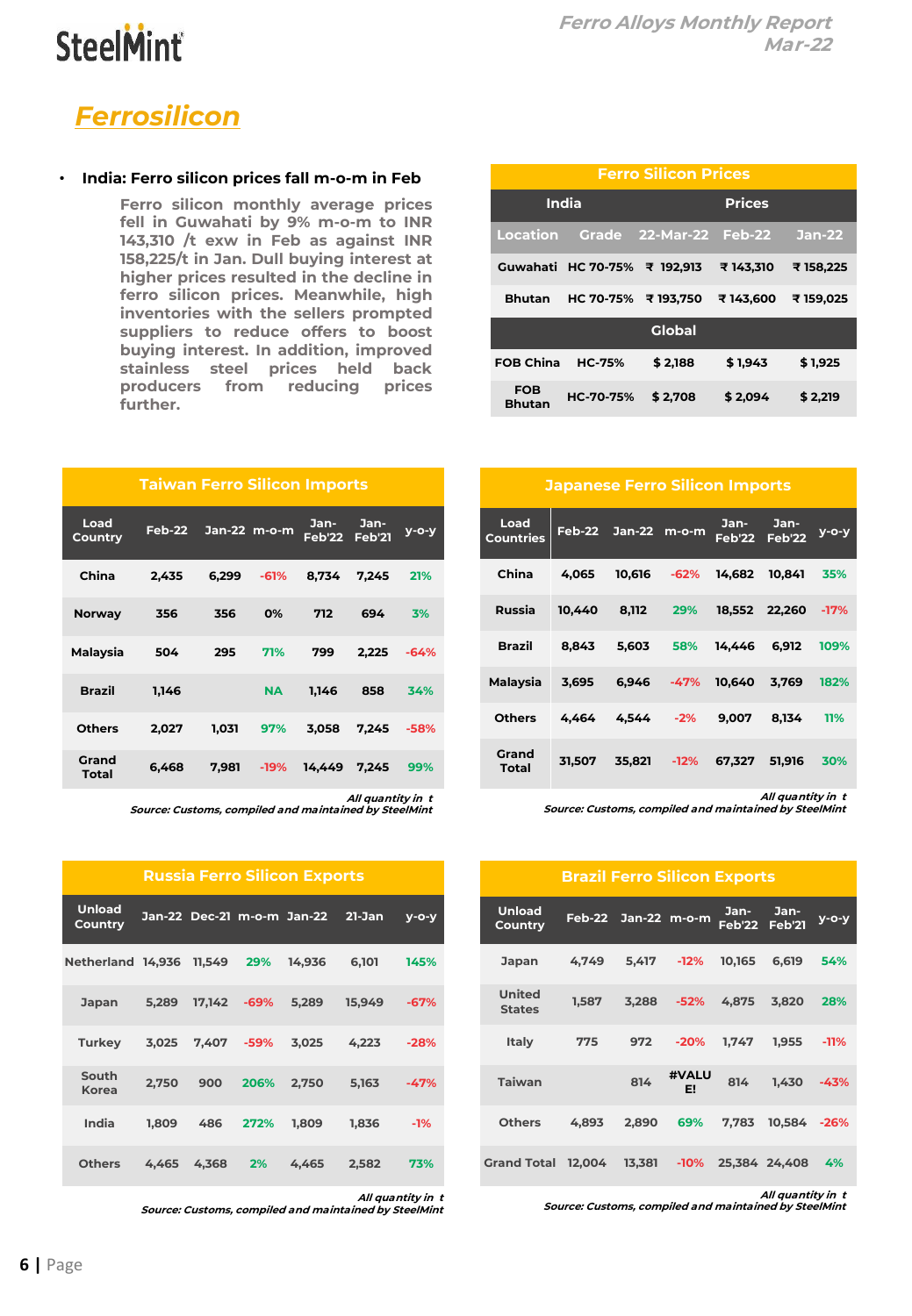### *Chrome Ore*

• **India: OMC's chrome ore auction receives moderate response**

> *At OMC's chrome ore auction, around 25% of the total quantity of 48,000 t was booked at the base price. The auction received moderate response as buyers refrained from booking the material due to high base price.*

#### • **China: Imported UG2 chrome ore prices rise in Feb'22**

*Imported UG2 chrome ore prices into China rose by 8% m-o-m in Feb on increased demand and low inventory at Chinese ports. Supply disruption also boosted ferro chrome prices in the month.*

| <b>India: Chrome Ore Prices</b> |           |               |          |               |  |  |  |  |  |
|---------------------------------|-----------|---------------|----------|---------------|--|--|--|--|--|
| Company/<br>Region              | Grade     | <b>Mar-22</b> | Feb-22   | <b>Jan-22</b> |  |  |  |  |  |
| <b>OMC</b>                      | $. +54%$  | ₹ 22,591      | ₹19.941  | ₹18,016       |  |  |  |  |  |
|                                 | $52 - 54$ | ₹ 21,755      | ₹18,639  | ₹ 16,590      |  |  |  |  |  |
|                                 | 48-50     | ₹ 20,081      | ₹ 16,963 | ₹ 15,037      |  |  |  |  |  |

*Source: SteelMint Research*

| <b>Chinese imported Chrome ore prices (CNF China)</b> |                 |           |        |        |  |  |  |  |
|-------------------------------------------------------|-----------------|-----------|--------|--------|--|--|--|--|
| Grade                                                 | Origin          | 22-Mar-22 | Feb-22 | Jan-22 |  |  |  |  |
| Conc. 40-<br>42%                                      | South<br>Africa | \$225     | \$190  | \$176  |  |  |  |  |
| Conc. 46-<br>48%                                      | <b>Turkey</b>   | \$365     | \$328  | \$325  |  |  |  |  |

#### *Source: SteelMint Research*

| <b>OMC Chrome Ore Auction Held On 16.03.2022</b> |               |                                          |                   |                              |  |  |  |  |  |
|--------------------------------------------------|---------------|------------------------------------------|-------------------|------------------------------|--|--|--|--|--|
| <b>Mines</b>                                     | Grade (Cr2O3) | <b>Quantity offered for</b><br>e-auction | <b>Base Price</b> | <b>H1 Price</b><br>(INR/WMT) |  |  |  |  |  |
|                                                  |               | <b>WMT</b>                               |                   |                              |  |  |  |  |  |
|                                                  | $+54%$        | 6,100                                    | 22,591            | 22,591                       |  |  |  |  |  |
|                                                  | $52 - 54$     | 4,600                                    | 21,755            | 21,755                       |  |  |  |  |  |
| <b>South Kaliapani Chromite</b><br><b>Mines</b>  | 48-50         | 6,200                                    | 20,081            | 20,081                       |  |  |  |  |  |
|                                                  | 46-48         | 12,300                                   | 19,245            | 19,245                       |  |  |  |  |  |
|                                                  | $44 - 46$     | 13,900                                   | 18,408            | 18,408                       |  |  |  |  |  |
|                                                  | 48-49         | 300                                      | 20,081            | <b>No Bid</b>                |  |  |  |  |  |
| <b>Sukrangi Chromite Mines</b>                   | 46-48         | 800                                      | 19,245            | <b>No Bid</b>                |  |  |  |  |  |
|                                                  | $42 - 44$     | 3,800                                    | 17,571            | <b>No Bid</b>                |  |  |  |  |  |
| <b>Sub-grade (South</b><br>Kaliapani)            | < 40%         | 50,000                                   | 7,185             | 7,185                        |  |  |  |  |  |
| <b>Total</b>                                     |               | 98,000                                   |                   |                              |  |  |  |  |  |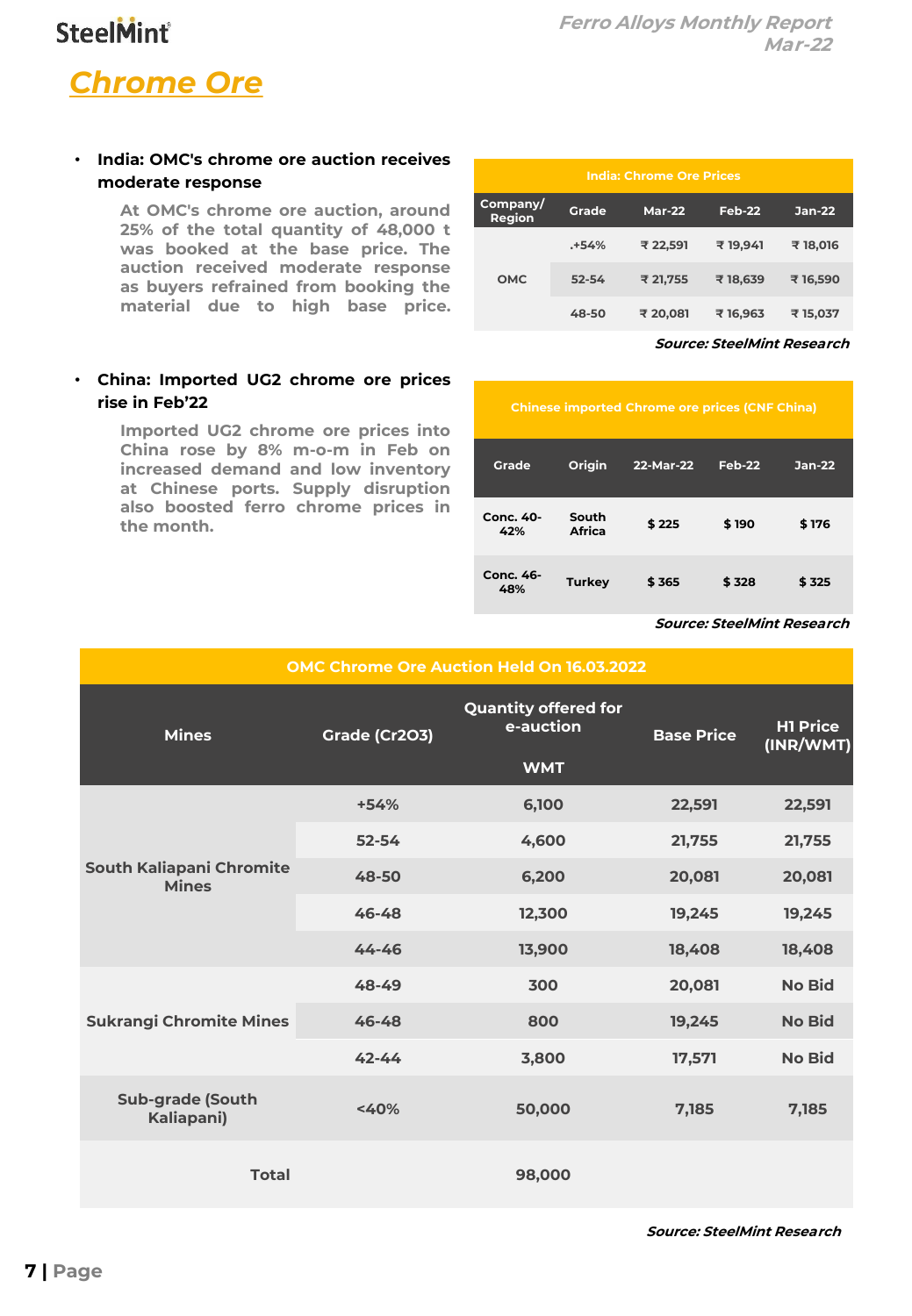## *Chrome Ore Statistics*

| <b>Russia Chrome Ore Imports</b>               |       |                          |           |                                   |            |           |  |  |
|------------------------------------------------|-------|--------------------------|-----------|-----------------------------------|------------|-----------|--|--|
| Load<br>Country                                |       |                          |           | Jan-22 Dec-21 m-o-m Jan-22 Jan-21 |            | $V-O-V$   |  |  |
| Kazakhsta <sub>22,874</sub> 30,003 -24% 22,874 |       |                          |           |                                   | 6.032 279% |           |  |  |
| South<br><b>Africa</b>                         | 2,048 |                          |           | 2,848 -28% 2,048                  | 3.394 -40% |           |  |  |
| Pakistan                                       |       | 25 744 -97%              |           | $\sim$ 25                         |            | <b>NA</b> |  |  |
| <b>Others</b>                                  | - 60  | $\overline{\phantom{a}}$ | <b>NA</b> | 60                                | 1.385      | $-96%$    |  |  |
| Grand<br>Total                                 |       | 25.007 33.595 -26%       |           | 25.007                            | 10.811     | 131%      |  |  |

*All quantity in t*

*Source: Customs, compiled and maintained by SteelMint*

| <b>China Chrome Ore Imports</b> |       |                      |          |                  |                       |          |  |  |  |
|---------------------------------|-------|----------------------|----------|------------------|-----------------------|----------|--|--|--|
| Load<br>Country                 |       | <b>Feb-22 Jan-22</b> | $m$ -o-m | $Jan-$<br>Feb'22 | Jan-<br><b>Feb'21</b> | $V$ -O-V |  |  |  |
| South<br><b>Africa</b>          | 0.991 | 0.837                | 18%      | 1.829            | 2.045                 | $-11%$   |  |  |  |
| Turkev                          | 0.057 | 0.087                | $-35%$   | 0.143            | 0.111                 | 29%      |  |  |  |
| Zimbabwe                        | 0.101 | 0.017                | 481%     | 0.119            | 0.117                 | $1\%$    |  |  |  |
| Pakistan                        | 0.022 | 0.032                | $-29%$   | 0.054            | 0.024                 | 122%     |  |  |  |
| <b>Others</b>                   | 0.049 | 0.056                | $-12%$   | 0.106            | 0.140                 | $-25%$   |  |  |  |
| Grand<br>Total                  | 1.221 | 1.029                | 19%      | 2.250            | 2.438                 | $-8%$    |  |  |  |

*All quantity in mn t*

*Source: Customs, compiled and maintained by SteelMint*

### *Ferro Chrome*

#### **India: Ferro chrome prices up m-o-m in Feb**

*Indian ferro chrome (HC60%) prices rose by 4.21% m-o-m in Feb'22 due to high production costs owing to the increase in chrome ore prices. Improved buying also supported ferro chrome prices in Feb. The ferro chrome market saw good inquiries from exporters. Chinese buyers stepped up their purchases after the Winter Olympics. South African UG2 chrome ore prices (40-42%) increased significantly due to improved buying and limited supplies in China. This also increased ferro chrome prices due to higher production costs.*

| <b>South African Chrome Ore Exports</b> |        |       |                            |       |       |         |  |  |  |  |
|-----------------------------------------|--------|-------|----------------------------|-------|-------|---------|--|--|--|--|
| <b>Unload</b><br><b>Country</b>         | Jan-22 |       | Dec-21 m-o-m Jan-22 Jan-21 |       |       | $V-O-V$ |  |  |  |  |
| China                                   | 0.679  | 0.482 | 41%                        | 0.679 | 0.609 | 12%     |  |  |  |  |
| Mozambique                              | 0.459  | 0.381 | 20%                        | 0.459 | 0.310 | 48%     |  |  |  |  |
| Indonesia                               | 0.056  |       | 0.000 17012%               | 0.056 | 0.015 | 262%    |  |  |  |  |
| Hong Kong                               | 0.051  | 0.024 | 115%                       | 0.051 | 0.015 | 243%    |  |  |  |  |
| <b>Others</b>                           | 0.075  | 0.182 | $-59%$                     | 0.075 | 0.076 | $-1%$   |  |  |  |  |
| <b>Grand Total</b>                      | 1.319  | 1.069 | 23%                        | 1.319 | 1.025 | 29%     |  |  |  |  |

*All quantity in mn t*

*Source: Customs, compiled and maintained by SteelMint*

| Indian Chrome ore imports                            |       |               |           |                       |                    |           |  |  |  |  |  |
|------------------------------------------------------|-------|---------------|-----------|-----------------------|--------------------|-----------|--|--|--|--|--|
| Load Country Feb-22 Jan-22 m-o-m                     |       |               |           | Jan-<br>Feb'22 Feb'21 | Jan-               | у-о-у     |  |  |  |  |  |
| South Africa 40,526   4,216   861%   44,742   36,508 |       |               |           |                       |                    | 23%       |  |  |  |  |  |
| Turkey                                               | - 546 |               | <b>NA</b> | 546                   | $\mathbf 0$        | <b>NA</b> |  |  |  |  |  |
| <b>Netherland</b>                                    | 24    | 18            |           | 33% 42                | 18                 | 133%      |  |  |  |  |  |
| others                                               | $-4$  | 16            | $-75%$    | 20                    | 108                | $-81%$    |  |  |  |  |  |
| Grand Total                                          |       | 41,100  4,250 |           |                       | 867% 45,350 36,634 | 24%       |  |  |  |  |  |

*All quantity in t*

| <b>Domestic</b>           |               | <b>Prices</b>  |          |           |  |  |  |
|---------------------------|---------------|----------------|----------|-----------|--|--|--|
| Location                  | Grade         | 22-Mar-22      | Feb-22   | $Jan-22$  |  |  |  |
| Jajpur,<br>India          | <b>HC 60%</b> | ₹128,250       | ₹109,000 | ₹104,600  |  |  |  |
| China                     | <b>HC 52%</b> | ¥9,250         | ¥8,750   | ¥8,450    |  |  |  |
|                           |               | <b>Exports</b> |          |           |  |  |  |
| <b>CNF South</b><br>Korea | <b>HC 60%</b> | ¢123.3/lb      | ¢112/lb  | ¢107.2/lb |  |  |  |
| <b>CNF Japan</b>          | <b>HC 60%</b> | ¢124.3/lb      | ¢113/lb  | ¢108.2/lb |  |  |  |
| <b>CNF China</b>          | <b>HC 60%</b> | ¢114.3/lb      | ¢107/lb  | ¢102.2/lb |  |  |  |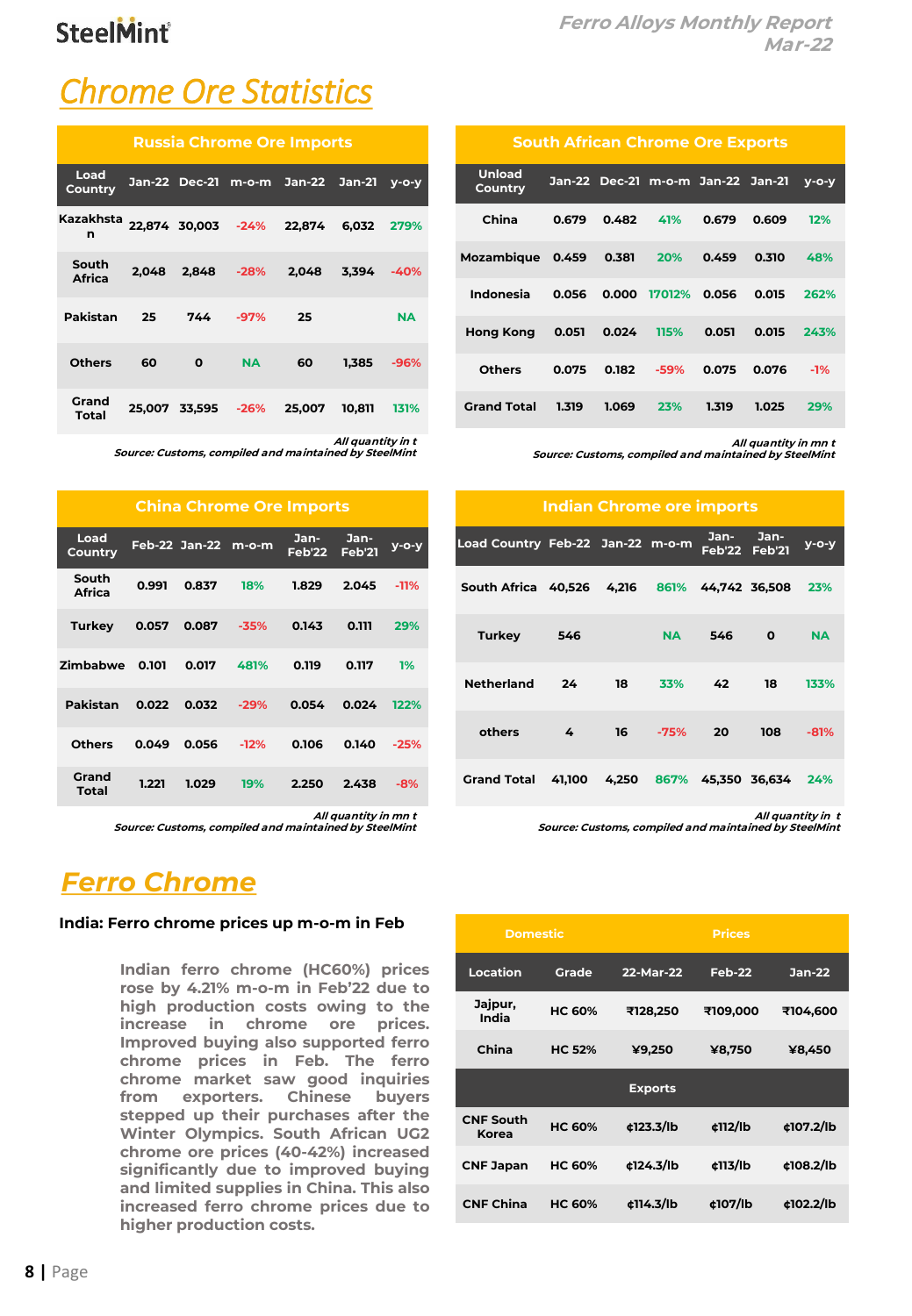*Taiwan Ferro Chrome Imports*

*Country Jan-22 Dec-21 m-o-m Jan'22 Jan'21 y-o-y*

*India 19,283 4,857 297% 19,283 7,713 150%*

*Africa 10,570 7,499 41% 10,570 3,397 211% Russia 651 1,539 -58% 651 90 623%*

*China 7,623 300 2441% 7,623 164 4548%*

*Others 10,971 2,377 362% 10,971 245 4378%*

*Grand Total 49,098 16,572 196% 49,098 11,609 323%*

*All quantity in t Source: Customs, compiled and maintained by SteelMint*

### **SteelMint**

### *Ferro Chrome Statistics*

| <b>South African Ferro Chrome Export</b> |        |       |        |                            |       |         |  |  |  |  |
|------------------------------------------|--------|-------|--------|----------------------------|-------|---------|--|--|--|--|
| <b>Unload</b><br>Country                 | Jan-22 |       |        | Dec-21 m-o-m Jan-22 Jan-21 |       | $V-O-V$ |  |  |  |  |
| China                                    | 0.107  | 0.016 | 567%   | 0.107                      | 0.081 | 32%     |  |  |  |  |
| Indonesia                                | 0.091  | 0.051 | 78%    | 0.091                      | 0.019 | 379%    |  |  |  |  |
| <b>United Arab</b><br><b>Emirates</b>    | 0.048  | 0.074 | $-35%$ | 0.048                      | 0.041 | 17%     |  |  |  |  |
| South Korea                              | 0.046  | 0.003 | 1298%  | 0.046                      | 0.166 | $-72%$  |  |  |  |  |
| <b>Others</b>                            | 0.076  | 0.122 | $-38%$ | 0.076                      | 0.099 | $-23%$  |  |  |  |  |
| <b>Grand Total</b>                       | 0.368  | 0.266 | 38%    | 0.368                      | 0.406 | $-9%$   |  |  |  |  |

*All quantity in mn t*

| Source: Customs, compiled and maintained by SteelMint |  |  |  |
|-------------------------------------------------------|--|--|--|
|-------------------------------------------------------|--|--|--|

| <b>South Korea Ferro Chrome Imports</b> |        |                                         |        |        | <b>Russian Ferro chrome exports</b> |        |                          |       |               |           |                     |        |         |
|-----------------------------------------|--------|-----------------------------------------|--------|--------|-------------------------------------|--------|--------------------------|-------|---------------|-----------|---------------------|--------|---------|
| <b>Load Country</b>                     |        | Jan-22 Dec-21 m-o-m Jan'22 21-Jan y-o-y |        |        |                                     |        | <b>Unload</b><br>Country |       | Jan-22 Dec-21 |           | m-o-m Jan-22 Jan-21 |        | $V-O-V$ |
| <b>South Africa</b>                     | 24,585 | 25,178                                  | $-2%$  | 24,585 | 22,608                              | 9%     | China                    | 511   |               | <b>NA</b> | 511                 | 5,797  | $-91%$  |
| India                                   | 15,106 | 11,717                                  | 29%    | 15,106 | 14,798                              | 2%     | Japan                    | 3,388 | 5,930         | $-43%$    | 3,388               | 4,741  | $-29%$  |
| Kazakhstan                              | 5,832  | 6,591                                   | $-12%$ | 5,832  | 6,604                               | $-12%$ | South<br>Korea           | 1,597 | 198           | 707%      | 1,597               | 550    | 190%    |
| <b>Russia</b>                           | 3,100  | 1,514                                   | 105%   | 3,100  | 2,217                               | 40%    | <b>Netherland</b>        | 3,583 | 4,534         | $-21%$    | 3,583               | 1,740  | 106%    |
| <b>Others</b>                           | 4,545  | 747                                     | 508%   | 4,545  | 2,478                               | 83%    | <b>Others</b>            | 3,637 | 13,555        | $-73%$    | 3,637               | 7,066  | $-49%$  |
| <b>Grand Total</b>                      | 53,168 | 45,747                                  | 16%    | 53,168 | 48,705                              | 9%     | Grand Total 12,716       |       | 24,217        | $-47%$    | 12,716              | 19,894 | $-36%$  |

*Load* 

*South* 

*All quantity in t Source: Customs, compiled and maintained by SteelMint* *All quantity in t*

*Source: Customs, compiled and maintained by SteelMint*

### *Met Coke*

### *Industry Scenario—*

- *China's domestic met coke prices were down by RMB 46 /t (\$7.25) m-o-m basis in Feb'22 as its demand from the steel mills remained subdued amid production curbs during to the Winter Olympics.*
- *Chinese coke offers into India were heard at cheaper rates due to reduced demand there.*
- *Supply of India-delivered Columbian ultra-low phosphorus (ULP) nut coke, consumed by ferro chrome producers, decreased in Feb'22 as its imports fell by 64% m-o-m to 34,470 t.*
- *Latest price for Colombian nut coke is assessed at around \$665/t CNF Vizag, up 30% m-o-m.*